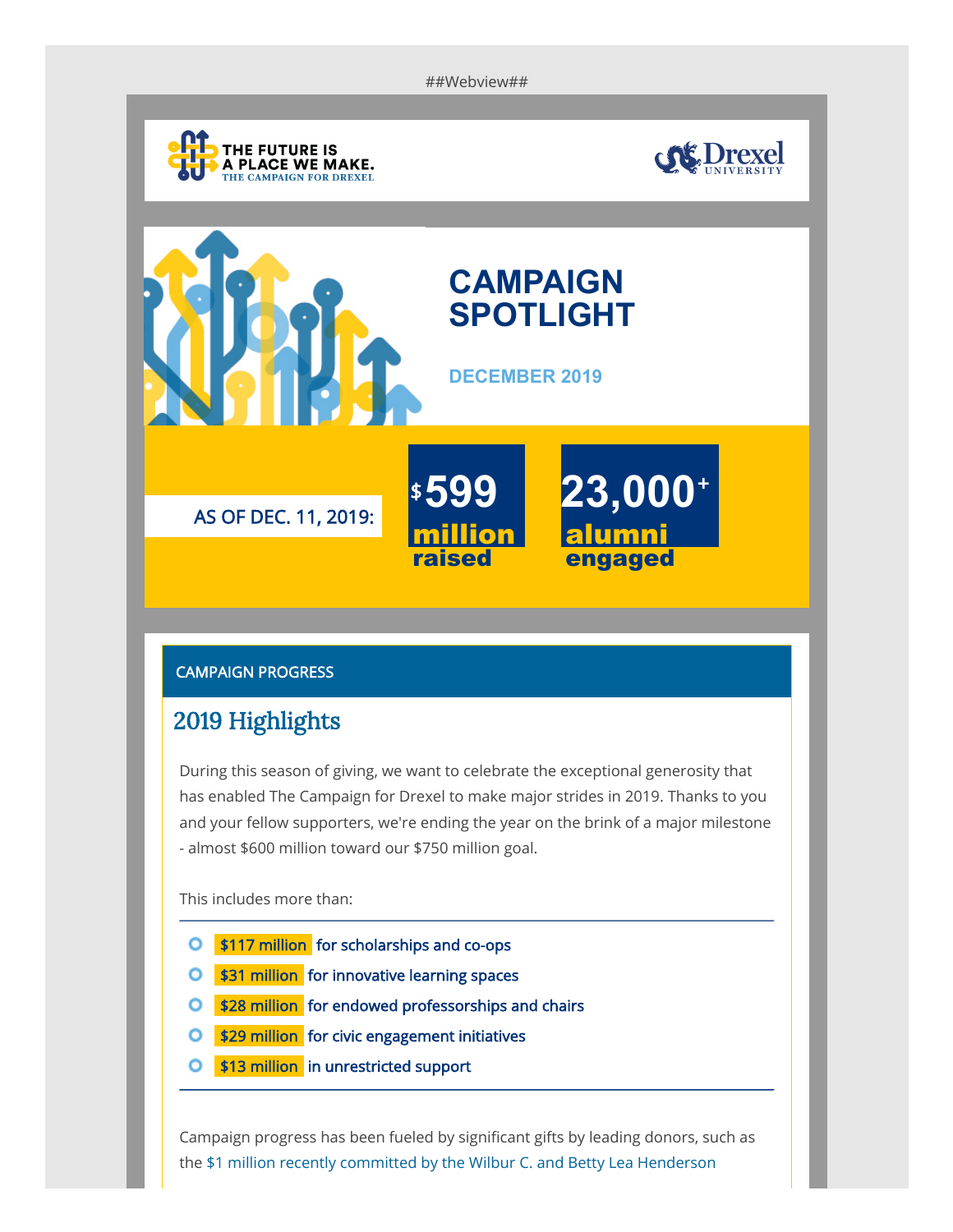[Foundation to fund scholarships for students in the LeBow College of Busine](https://www.lebow.drexel.edu/news/1-million-gift-will-support-real-estate-management-students?utm_source=imodules&utm_medium=email&utm_campaign=campaign-newsletter&utm_content=textlink)ss' Real Estate Management and Development program.

The Campaign's impact is also driven by gifts of every amount from donors who come together to make a positive difference through Drexel. During our Giving Tuesday campaign on December 3, 250 donors gave \$14,259 to the Alumni Turkey [Project and St. Christopher's Hunger-free Healthcare Center - two Drexel initiatives](https://drexel.edu/alumni/involved/turkeyproject/?utm_source=imodules&utm_medium=email&utm_campaign=campaign-newsletter&utm_content=textlink) that tackle food insecurity. The Alumni Turkey Project is having a banner year overall. More than 1,000 donors have given in excess of \$70,000 to provide holiday meals to more than 2,000 Philadelphia families who couldn't otherwise afford it. And about 180 volunteers participated in experiences related to the Turkey Project, including stuffing bags of canned foods, making cards for patients of St. Christopher's Hospital for Children and distributing holiday meals.

In the new year, you can expect many more opportunities to keep the Campaign's momentum going, like attending a Drexel InSites event, participating in our Day of Giving, and celebrating the [100th Anniversary of Co-op.](https://drexel.edu/co-op100/?utm_source=imodules&utm_medium=email&utm_campaign=campaign-newsletter&utm_content=textlink)

Until then, thank you again for your support, and best wishes for a wonderful holiday season.



## SPOTLIGHT ON CO-OP

## Co-ops That [Fashion the](https://giving.drexel.edu/stories/nicole_kalitsi/?utm_source=imodules&utm_medium=email&utm_campaign=campaign-newsletter&utm_content=textlink) Future



Photo courtesy of the Center for Functional Fabrics.

Some of the most cutting-edge co-op opportunities are right here at Drexel with our pioneering research centers. At our Center for Functional Fabrics, Carly Kandler '19 and Keith Taylor '19 gained hands-on experience working with fabrics that integrate technology to sense, communicate, and generate and store energy.



[Learn more](https://giving.drexel.edu/campaign/priorities/co-op/) about how donor investment shapes the future of co-op or [make a gift](https://secureia.drexel.edu/s/1683/form/16/form.aspx?sid=1683&gid=2&pgid=477&cid=1122&dids=338.340&appealcode=EMGEN20&sort=1&bledit=1) to create co-op opportunities today.